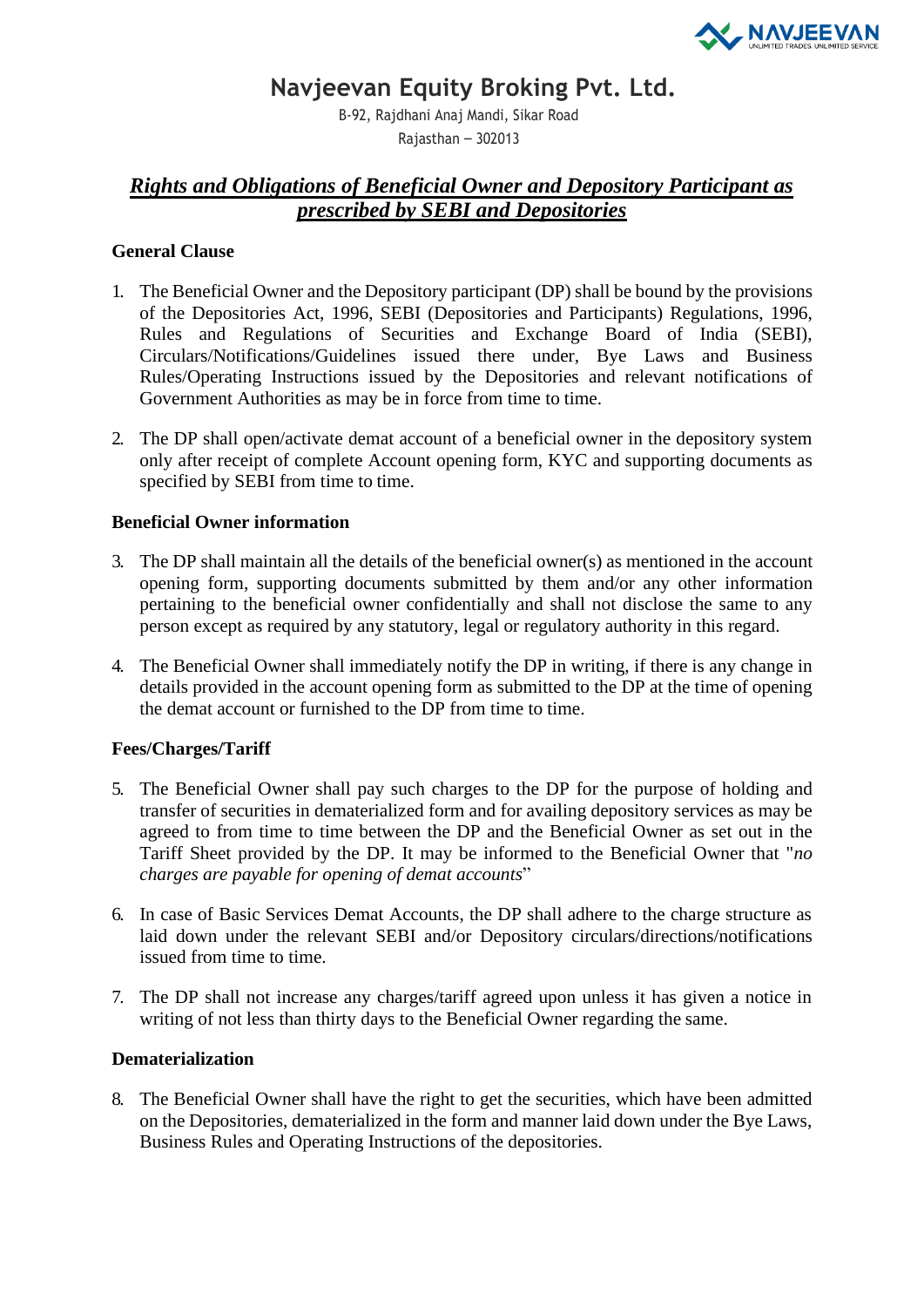

## **Separate Accounts**

- 9. The DP shall open separate accounts in the name of each of the beneficial owners and securities of each beneficial owner shall be segregated and shall not be mixed up with the securities of other beneficial owners and/or DP's own securities held in dematerialized form.
- 10. The DP shall not facilitate the Beneficial Owner to create or permit any pledge and /or hypothecation or any other interest or encumbrance over all or any of such securities submitted for dematerialization and/or held in demat account except in the form and manner prescribed in the Depositories Act, 1996, SEBI (Depositories and Participants) Regulations, 1996 and Bye-Laws/Operating Instructions/Business Rules of the Depositories.

## **Transfer of Securities**

- 11. The DP shall effect transfer to and from the demat accounts of the Beneficial Owner only on the basis of an order, instruction, direction or mandate duly authorized by the Beneficial Owner and the DP shall maintain the original documents and the audit trail of such authorizations.
- 12. The Beneficial Owner reserves the right to give standing instructions with regard to the crediting of securities in his demat account and the DP shall act according to such instructions.

## **Statement of account**

- 13. The DP shall provide statements of accounts to the beneficial owner in such form and manner and at such time as agreed with the Beneficial Owner and as specified by SEBI/depository in this regard.
- 14. However, if there is no transaction in the demat account, or if the balance has become Nil during the year, the DP shall send one physical statement of holding annually to such BOs and shall resume sending the transaction statement as and when there is a transaction in the account.
- 15. The DP may provide the services of issuing the statement of demat accounts in an electronic mode if the Beneficial Owner so desires. The DP will furnish to the Beneficial Owner the statement of demat accounts under its digital signature, as governed under the Information Technology Act, 2000. However if the DP does not have the facility of providing the statement of demat account in the electronic mode, then the Participant shall be obliged to forward the statement of demat accounts in physical form.
- 16. In case of Basic Services Demat Accounts, the DP shall send the transaction statements as mandated by SEBI and/or Depository from time to time.

## **Manner of Closure of Demat account**

17. The DP shall have the right to close the demat account of the Beneficial Owner, for any reasons whatsoever, provided the DP has given a notice in writing of not less than thirty days to the Beneficial Owner as well as to the Depository. Similarly, the Beneficial Owner shall have the right to close his/her demat account held with the DP provided no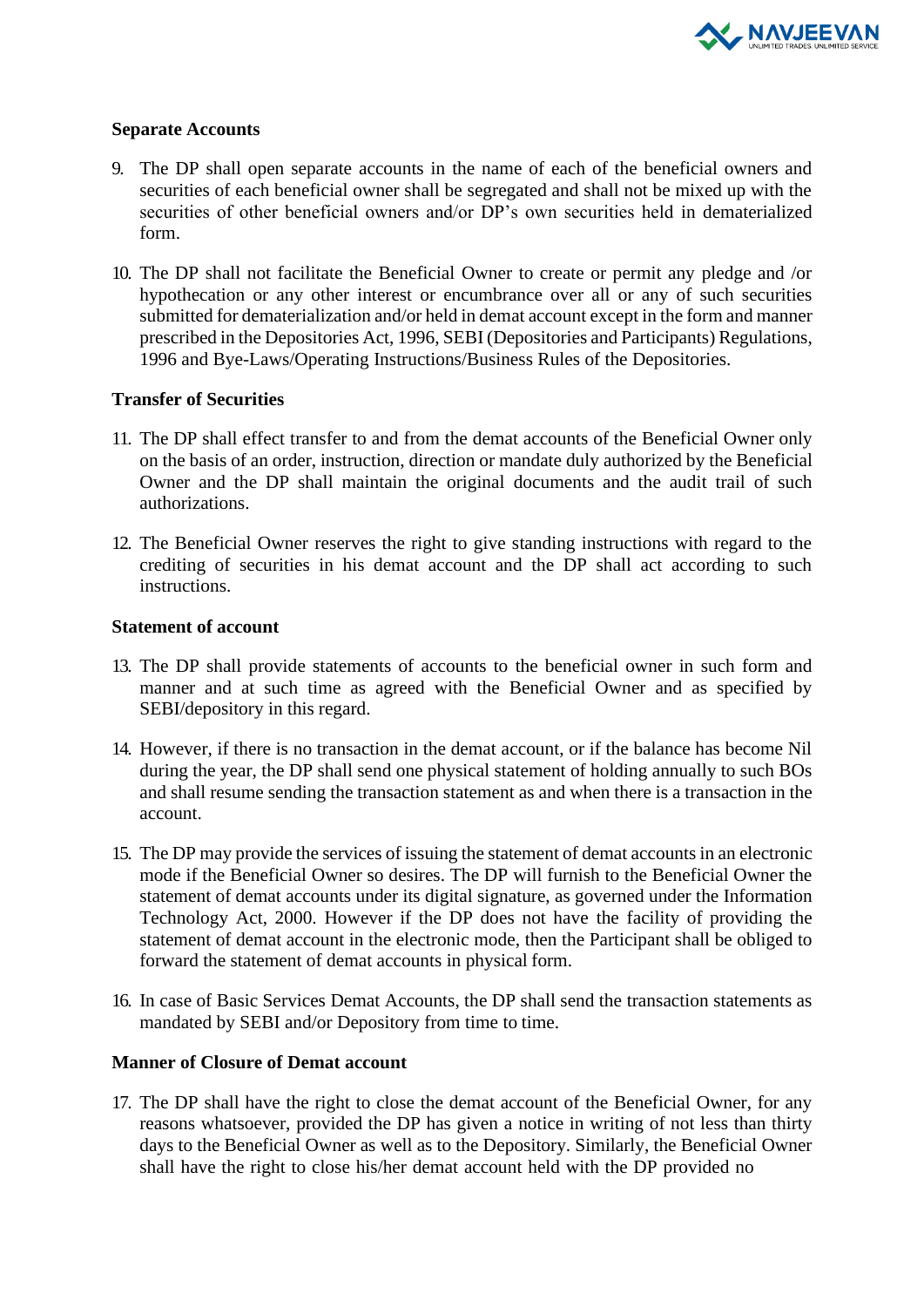

charges are payable by him/her to the DP. In such an event, the Beneficial Owner shall specify whether the balances in their demat account should be transferred to another demat account of the Beneficial Owner held with another DP or to rematerialize the security balances held.

18. Based on the instructions of the Beneficial Owner, the DP shall initiate the procedure for transferring such security balances or rematerialize such security balances within a period of thirty days as per procedure specified from time to time by the depository. Provided further, closure of demat account shall not affect the rights, liabilities and obligations of either the Beneficial Owner or the DP and shall continue to bind the parties to their satisfactory completion.

## **Default in payment of charges**

- 19. In event of Beneficial Owner committing a default in the payment of any amount provided in Clause 5  $\&$  6 within a period of thirty days from the date of demand, without prejudice to the right of the DP to close the demat account of the Beneficial Owner, the DP may charge interest at a rate as specified by the Depository from time to time for the period of such default.
- 20. In case the Beneficial Owner has failed to make the payment of any of the amounts as provided in Clause 5&6 specified above, the DP after giving two days notice to the Beneficial Owner shall have the right to stop processing of instructions of the Beneficial Owner till such time he makes the payment along with interest, if any.

## **Liability of the Depository**

- 21. As per Section 16 of Depositories Act, 1996,
	- 1. Without prejudice to the provisions of any other law for the time being in force, any loss caused to the beneficial owner due to the negligence of the depository or the participant, the depository shall indemnify such beneficial owner.
	- 2. Where the loss due to the negligence of the participant under Clause (1) above, is indemnified by the depository, the depository shall have the right to recover the same from such participant.

## **Freezing/ Defreezing of accounts**

- 22. The Beneficial Owner may exercise the right to freeze/defreeze his/her demat account maintained with the DP in accordance with the procedure and subject to the restrictions laid down under the Bye Laws and Business Rules/Operating Instructions.
- 23. The DP or the Depository shall have the right to freeze/defreeze the accounts of the Beneficial Owners on receipt of instructions received from any regulator or court or any statutory authority.

## **Redressal of Investor grievance**

24. The DP shall redress all grievances of the Beneficial Owner against the DP within a period of thirty days from the date of receipt of the complaint.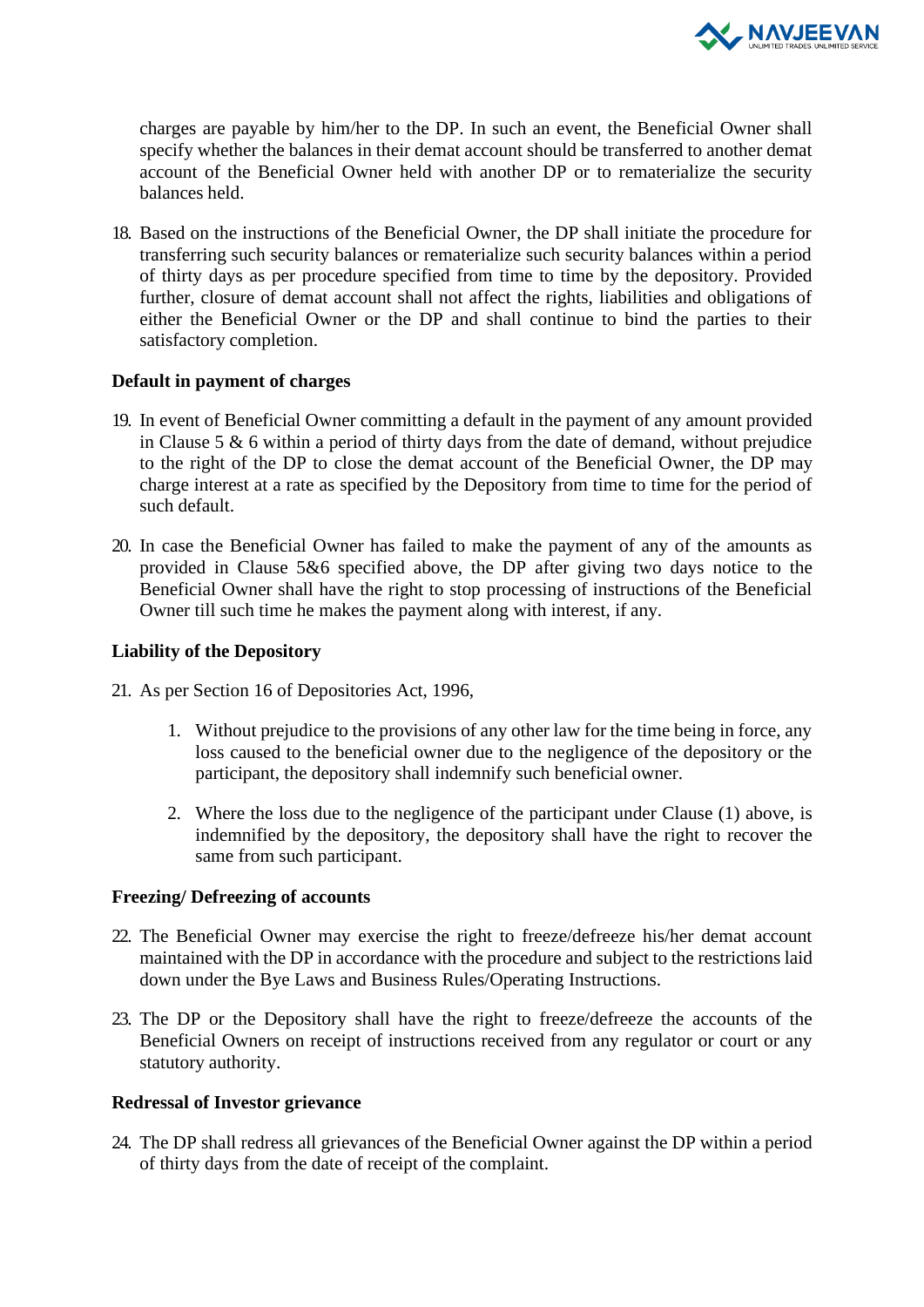

## **Authorized representative**

25. If the Beneficial Owner is a body corporate or a legal entity, it shall, along with the account opening form, furnish to the DP, a list of officials authorized by it, who shall represent and interact on its behalf with the Participant. Any change in such list including additions, deletions or alterations thereto shall be forthwith communicated to the Participant.

## **Law and Jurisdiction**

- 26. In addition to the specific rights set out in this document, the DP and the Beneficial owner shall be entitled to exercise any other rights which the DP or the Beneficial Owner may have under the Rules, Bye Laws and Regulations of the respective Depository in which the demat account is opened and circulars/notices issued there under or Rules and Regulations of SEBI.
- 27. The provisions of this document shall always be subject to Government notification, any rules, regulations, guidelines and circulars/ notices issued by SEBI and Rules, Regulations and Bye-laws of the relevant Depository, where the Beneficial Owner maintains his/ her account, that may be in force from time to time.
- 28. The Beneficial Owner and the DP shall abide by the arbitration and conciliation procedure prescribed under the Bye-laws of the depository and that such procedure shall be applicable to any disputes between the DP and the Beneficial Owner.
- 29. Words and expressions which are used in this document but which are not defined herein shall unless the context otherwise requires, have the same meanings as assigned thereto in the Rules, Bye-laws and Regulations and circulars/notices issued there under by the depository and /or SEBI
- 30. Any changes in the rights and obligations which are specified by SEBI/Depositories shall also be brought to the notice of the clients at once.
- 31. If the rights and obligations of the parties hereto are altered by virtue of change in Rules and regulations of SEBI or Bye-laws, Rules and Regulations of the relevant Depository, where the Beneficial Owner maintains his/her account, such changes shall be deemed to have been incorporated herein in modification of the rights and obligations of the parties mentioned in this document.

\*\*\*\*\*\*\*\*\*\*\*\*\*\*\*\*\*\*\*\*\*\*\*\*\*\*\*\*\*\*\*\*\*\*\*\*\*\*\*\*\*\*\*\*\*\*\*\*\*\*\*

For any complaints, please visit SCORES on: https://scores.gov.in Procedure to file a complaint on SEBI SCORES: Register on SCORES portal. Fill in the mandatory details to file your complaint (such as Name, PAN, Address, Mobile No., Email ID) Benefits: Effective Communication, Speedy redressal of the grievances.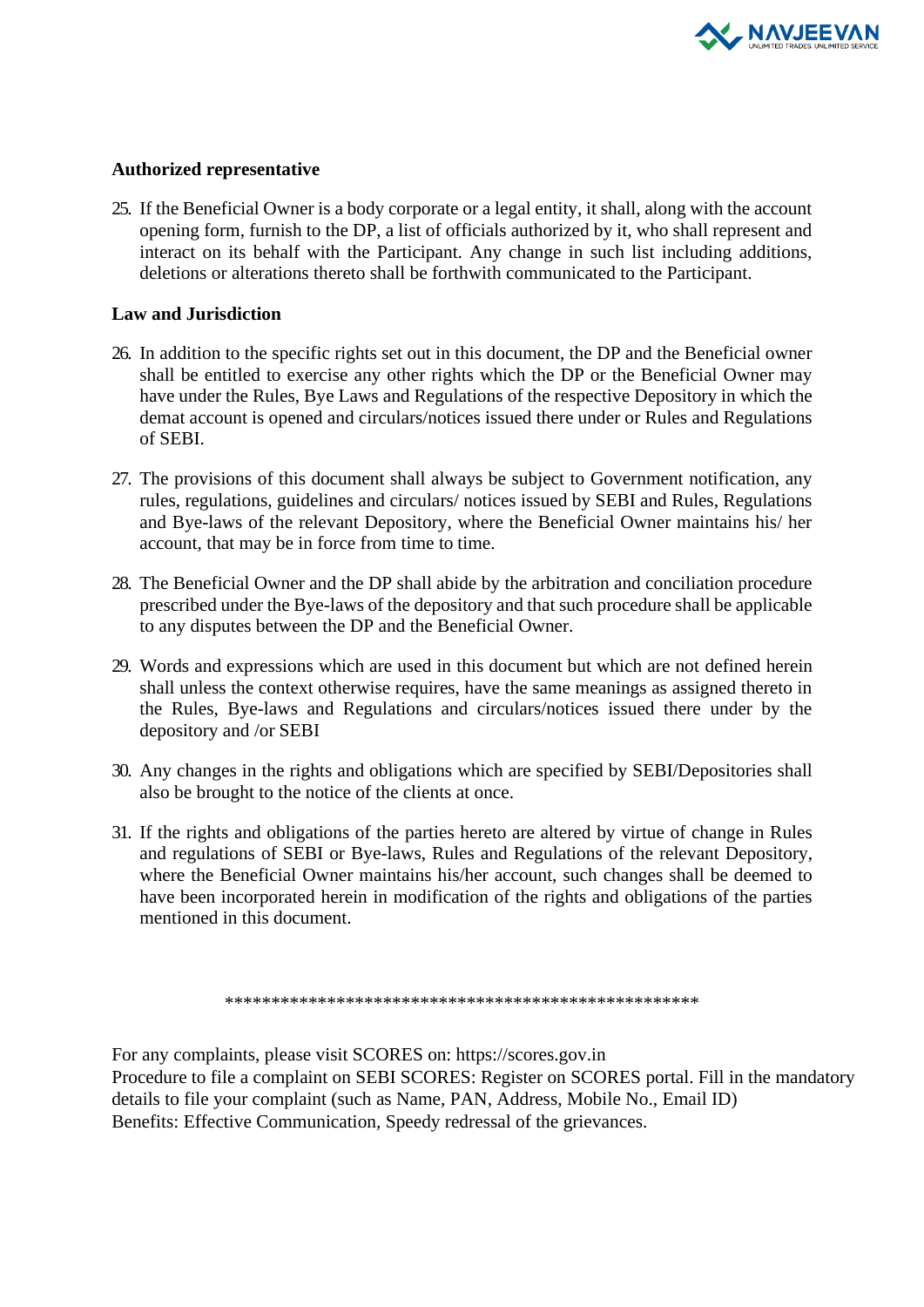

Jaipur, Rajasthan - 302013

### **Terms And Conditions-cum-Registration / Modification Form for receiving SMS Alerts from CDSL**

### [**SMS Alerts will be sent by CDSL to BOs for all debits**]

### **Definitions:**

In these Terms and Conditions the terms shall have following meaning unless indicated otherwise:

- 1. "Depository" means Central Depository Services (India) Limited a company incorporated in India under the Companies Act 1956 and having its registered office at 17th Floor, P.J. Towers, Dalal Street, Fort, Mumbai 400001 and all its branch offices and includes its successors and assigns.
- 2. 'DP' means Depository Participant of CDSL. The term covers all types of DPs who are allowed to open demat accounts for investors.
- 'BO' means an entity that has opened a demat account with the depository. The term covers all types of demat accounts, which can be opened with a depository as specified by the depository from time to time.
- 4. SMS means "Short Messaging Service"
- 5. "Alerts" means a customized SMS sent to the BO over the said mobile phone number.
- 6. "Service Provider" means a cellular service provider(s) with whom the depository has entered / will be entering into an arrangement for providing the SMS alerts to the BO.
- 7. "Service" means the service of providing SMS alerts to the BO on best effort basis as per these terms and conditions.

### **Availability:**

- 1. The service will be provided to the BO at his / her request and at the discretion of the depository. The service will be available to those accountholders who have provided their mobile numbers to the depository through their DP. The services may be discontinued for a specific pe riod / indefinite period, with or without issuing any prior notice for the purpose of security reasons or system maintenance or for such other reasons as may be warranted. The depository may also discontinue the service at any time without giving prior notice for any reason whatsoever.
- 2. The service is currently available to the BOs who are residing in India.
- 3. The alerts will be provided to the BOs only if they remain within the range of the service provider's service area or within the range forming part of the roaming network of the service provider.
- 4. In case of joint accounts and non-individual accounts the service will be available, only to one mobile number i.e. to the mobile number as submitted at the time of registration / modification.
- 5. The BO is responsible for promptly intimating to the depository in the prescribed manner any change in mobile number, or loss of handset, on which the BO wants to receive the alerts from the depository. In case of change in mobile number not intimated to the depository, the SMS alerts will continue to be sent to the last registered mobile phone number. The BO agrees to indemnify the depository for any loss or damage suffered by it on account of SMS alerts sent on such mobile number.

#### **Receiving Alerts:**

- 1. The depository shall send the alerts to the mobile phone number provided by the BO while registering for the service or to any such number replaced and informed by the BO from time to time. Upon such registration / change, the depository shall make every effort to update the change in mobile number within a reasonable period of time. The depository shall not be responsible for any event of delay or loss of message in this regard.
- 2. The BO acknowledges that the alerts will be received only if the mobile phone is in 'ON' and in a mode to receive the SMS. If the mobile phone is in 'Off" mode i.e. unable to receive the alerts then the BO may not get / get after delay any alerts sent during such period.
- 3. The BO also acknowledges that the readability, accuracy and timeliness of providing the service depend on many factors including the infrastructure, connectivity of the service provider. The depository shall not be responsible for any non-delivery, delayed delivery or distortion of the alert in any way whatsoever.
- 4. The BO further acknowledges that the service provided to him is an additional facility provided for his convenience and is susceptible to error, omission and/ or inaccuracy. In case the BO observes any error in the information provided in the alert, the BO shall inform the depository and/ or the DP immediately [in writing and the depository w](mailto:complaints@cdslindia.com)ill make best possible efforts to rectify the error as early as possible. The BO shall not hold the depository liable for any loss, damages, etc. that may be incurred/ suffered by the BO on account of opting to avail SMS alerts facility.
- 5. The BO authorizes the depository to send any message such as promotional, greeting or any other message that the depository may consider appropriate, to the BO. The BO agrees to an ongoing confirmation for use of name, email address and mobile number for marketing offers between CDSL and any other entity.
- **6. The BO agrees to inform the depository and DP in writing of any unauthorized debit to his BO account/ unauthorized transfer of securities from his BO account, immediately, which may come to his knowledge on receiving SMS alerts. The BO may send an email to CDSL at [complaints@cdslindia.com.](mailto:complaints@cdslindia.com) The BO is advised not to inform the service provider about any such unauthorized debit to/ transfer of securities from his BO account by sending a SMS back to the service provider as there is no reverse communication between the service provider and the depository.**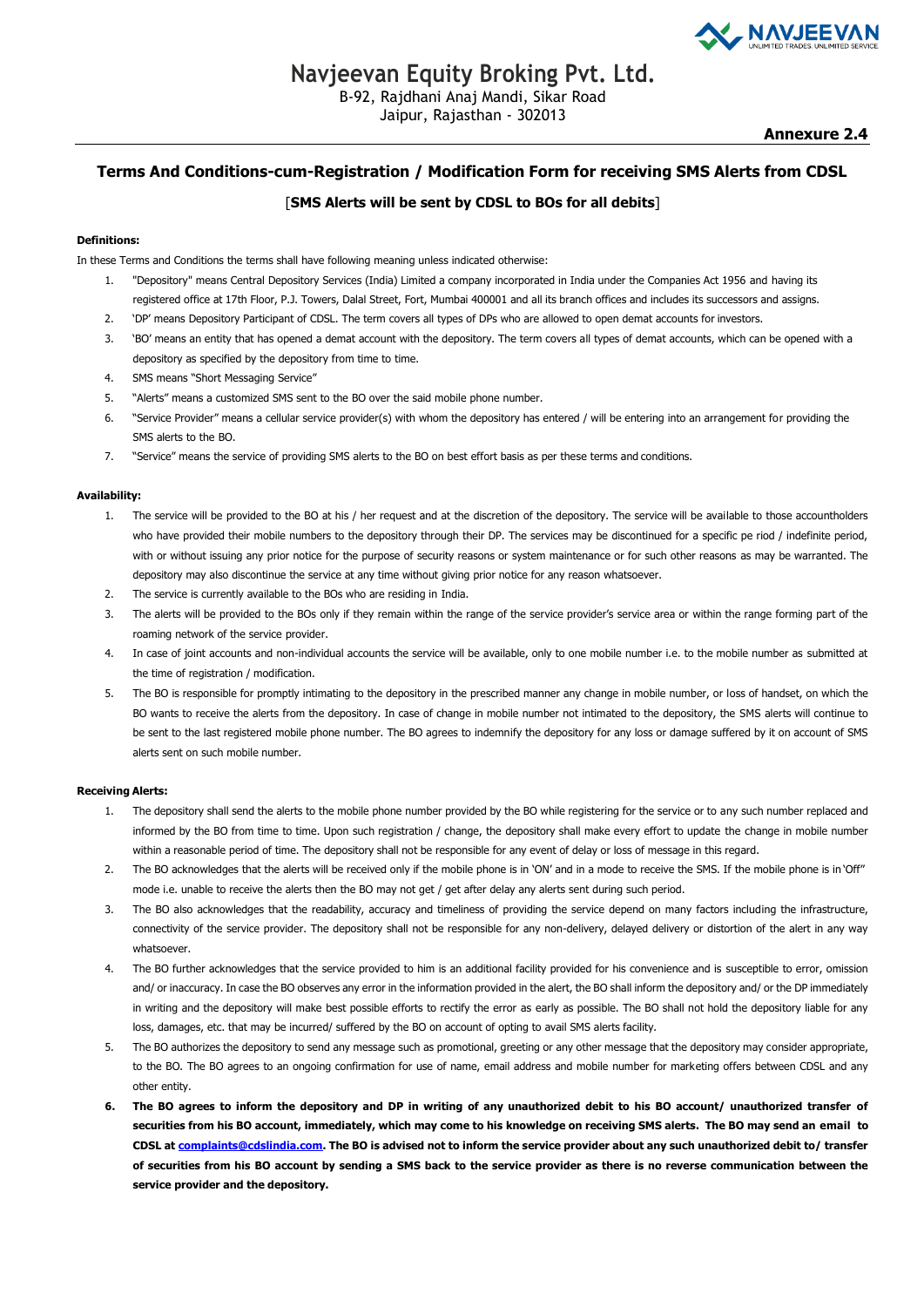

### **Annexure 2.4**

- 7. The information sent as an alert on the mobile phone number shall be deemed to have been received by the BO and the depository shall not be under any obligation to confirm the authenticity of the person(s) receiving the alert.
- 8. The depository will make best efforts to provide the service. The BO cannot hold the depository liable for non-availability of the service in any manner whatsoever.
- 9. If the BO finds that the information such as mobile number etc., has been changed with out proper authorization, the BO should immediately inform the DP in writing.

### **Fees:**

Depository reserves the right to charge such fees from time to time as it deems fit for providing this service to the BO.

### **Disclaimer:**

The depository shall make reasonable efforts to ensure that the BO's personal information is kept confidential. The depository does not warranty the confidentiality or security of the SMS alerts transmitted through a service provider. Further, the depository makes no warranty or representation of any kind in relation to the system and the network or their function or their performance or for any loss or damage whenever and howsoever suffered or incurred by the BO or by any person resulting from or in connection with availing of SMS alerts facility. The Depository gives no warranty with respect to the quality of the service provided by the service provider. The Depository will not be liable for any unauthorized use or access to the information and/ or SMS alert sent on the mobile phone number of the BO or for fraudulent, duplicate or erroneous use/ misuse of such information by any third person.

#### **Liability and Indemnity:**

The Depository shall not be liable for any breach of confidentiality by the service provider or by any third person due to unauthorized access to the information meant for the BO. In consideration of the depository providing the service, the BO agrees to indemnify and keep safe, harmless and indemnified the depository and its officials from any damages, claims, demands, proceedings, loss, cost, charges and expenses whatsoever which a depository may at any time incur, sustain, suffer or be put to as a consequence of or arising out of interference with or misuse, improper or fraudulent use of the service by the BO.

#### **Amendments:**

The depository may amend the terms and conditions at any time with or without giving any prior notice to the BOs. Any such amendments shall be binding on the BOs who are already registered as user of this service.

#### **Governing Law and Jurisdiction:**

Providing the Service as outlined above shall be governed by the laws of India and will be subject to the exclusive jurisdiction of the courts in Mumbai.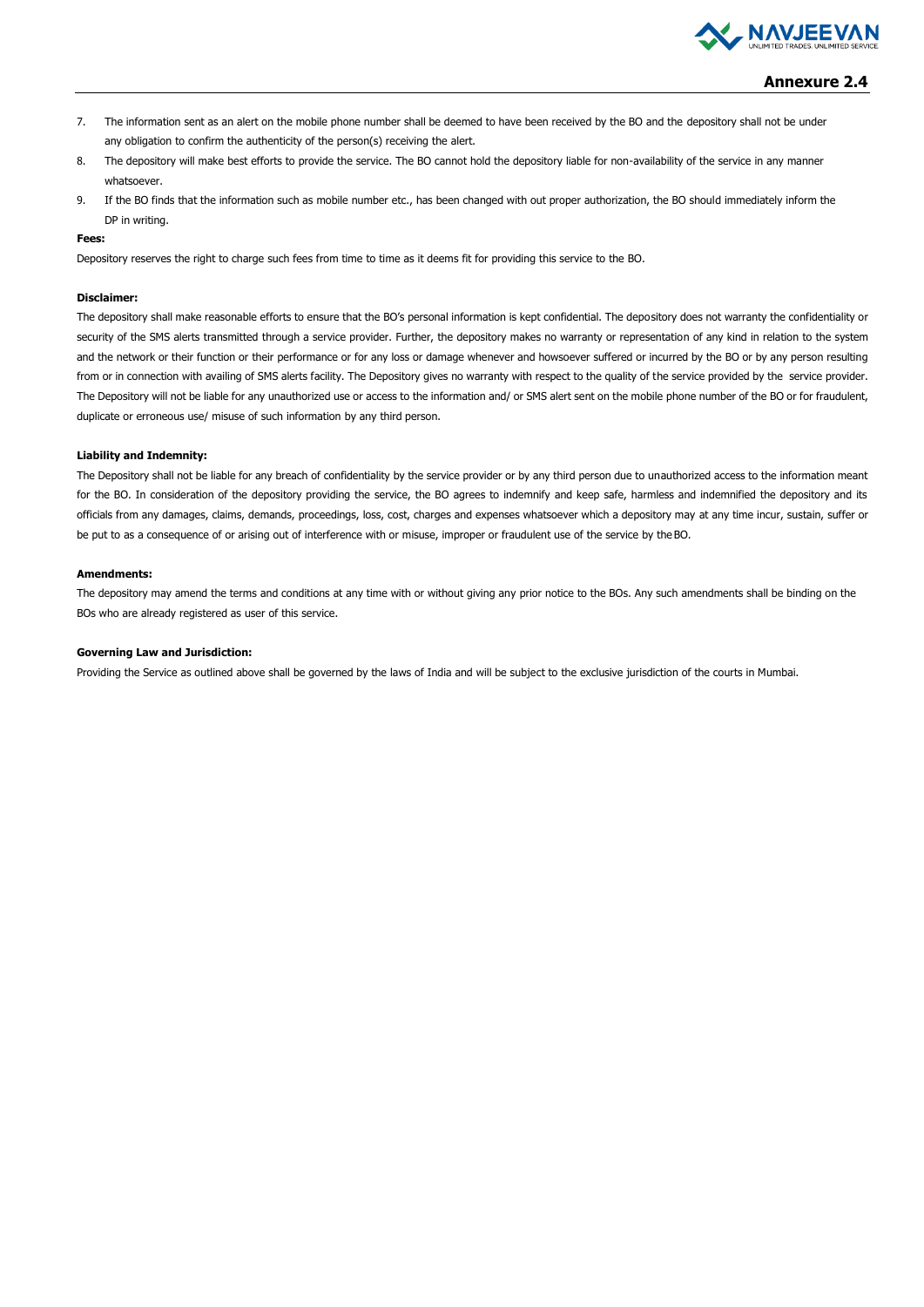

### **Annexure-2.6**

### **Terms And Conditions for availing Transaction Using Secured Texting (TRUST) Service offered by CDSL**

### **1. Definitions:**

In these Terms and Conditions the terms shall have following meaning unless indicated otherwise:

- i. "Depository" means Central Depository Services (India) Limited (CDSL)
- ii. TRUST means "Transactions Using Secured Texting" service offered by the Depository.
- iii. "Service Provider" means a cellular service provider(s) with whom the Depository has entered / shall enter into an arrangement for providing the TRUST service to the BO.
- iv. "Service" means the service of providing facility to receive/give instructions through SMS on best effort basis as per the following terms and conditions. The types of transaction that would normally qualify for this type of service would be informed by CDSL from time to time.
- v. "Third Party" means the operators with whom the Service Provider is having / will have an arrangement for providing SMS to the BO.
- **2.** The service will be provided to the BO at his / her request and at the discretion of the depository provided the BO has registered for this facility with their mobile numbers through their DP or by any other mode as informed by CDSL from time to time. Acceptance of application shall be subject to the verification of the information provided by the BO to the **Depository**
- **3.** The messages will be sent on best efforts basis by way of an SMS on the mobile no which has been provided by the BOs. However Depository shall not be responsible if messages are not received or sent for any reason whatsoever, including but not limited to the failure of the service provider or network.
- **4.** The BO is responsible for promptly informing its DP in the prescribed manner any change in mobile number, or loss of handset on which the BO wants to send/receive messages generated under TRUST. In case the new number is not registered for TRUST in the depository system, the messages generated under TRUST will continue to be sent to the last registered mobile number. The BO agrees to indemnify the depository for any loss or damage suffered by it on account of messages sent on such mobile number.
- **5.** The BO agrees that SMS received by the Depository from the registered mobile number of the BO on the basis of which instructions are executed in the depository system shall be conclusive evidence of such instructions having been issued by the BO. The DP / CDSL will not be held liable for acting on SMS so received.
- **6.** The BO shall be responsible for submitting response to the 'Responsive SMS' within the specified time period. Transactions for which no positive or negative confirmation is received from the BO, will not be executed except for transaction for deregistration. Further, CDSL shall not be responsible for BOs not submitting the response to the said SMS within the time limit prescribed by CDSL.
- **7.** The BO agrees that the signing of the TRUST registration form by all joint holders shall mean that the instructions executed on the basis of SMS received from the registered mobile for TRUST shall be deemed to have been executed by all joint holders.
- **8.** The BO agrees to ensure that the mobile number for TRUST facility and SMS alert (SMART) facility is the same. The BO agrees that if he is not registered for SMART, the DP shall register him for SMART and TRUST. If the mobile number provided for TRUST is different from the mobile number recorded for SMART, the new mobile number would be updated for SMART as well as TRUST.
- **9.** BOs are advised to check the status of their obligation from time to time and also advise the respective CMs to do so. In case of any issues, the BO/CM should approach their DPs to ensure that the obligation is fulfilled through any other mode of delivery of transactions as may be informed / made available by CDSL from time to time including submission of Delivery Instruction Slips to the DP .
- **10.** The BO acknowledges that CDSL will send the message for confirmation of a transaction to the BO only if the Clearing Member (registered by the BO for TRUST) enters the said transaction in CDSL system for execution through TRUST within prescribed time limit.